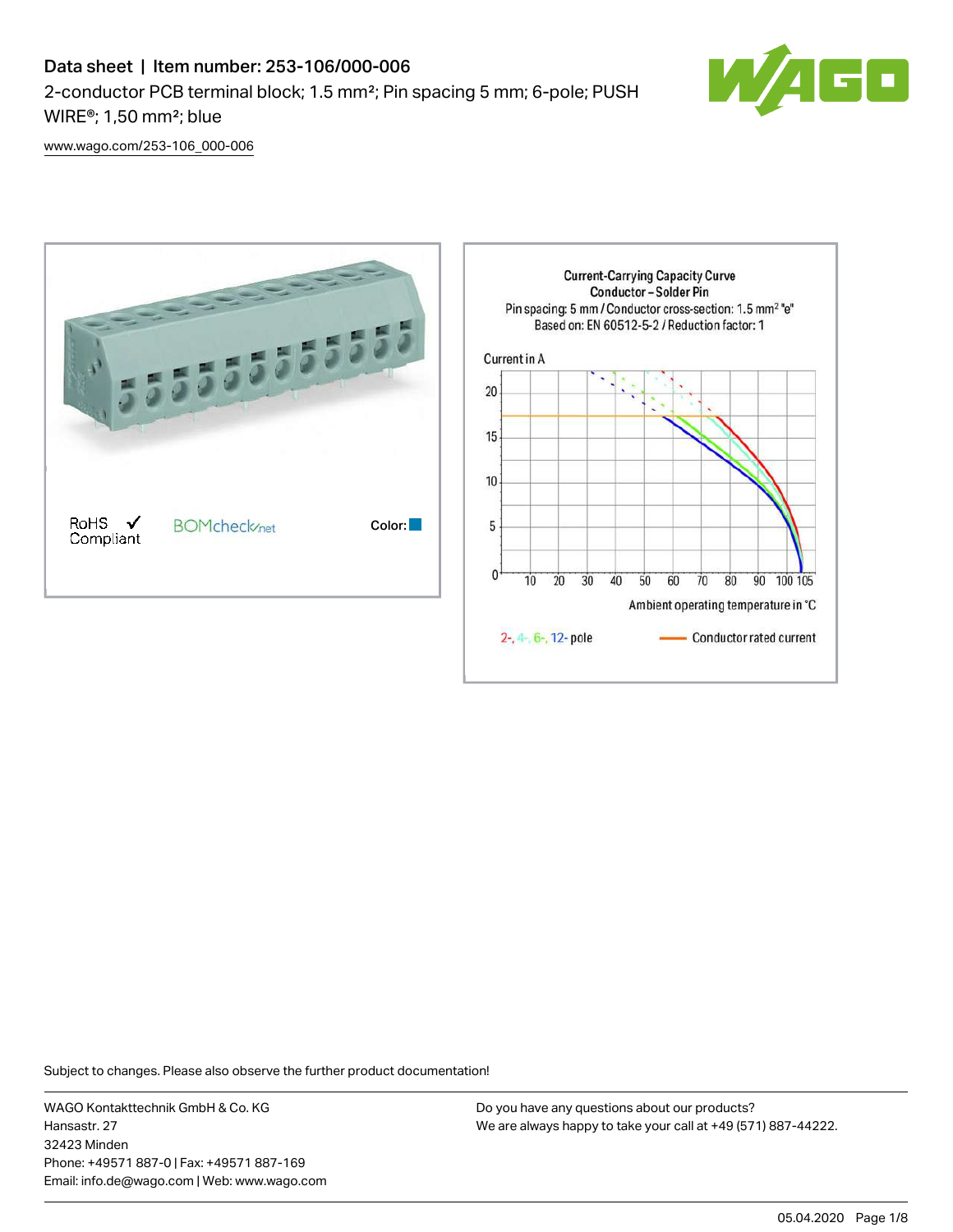



## Item description

- PCB terminal strips with screwdriver-actuated PUSH WIRE® termination  $\blacksquare$
- $\blacksquare$ Double-conductor connection provides top-entry (vertical) and/or side-entry (horizontal) wiring
- $\blacksquare$ Push-in termination of solid conductors
- $\blacksquare$ Double entries for power supply and potential distribution

# Data

# Electrical data

#### Ratings per IEC/EN 60664-1

| Ratings per                     | IEC/EN 60664-1 |
|---------------------------------|----------------|
| Rated voltage (III / 3)         | 320 V          |
| Rated impulse voltage (III / 3) | 4 kV           |
| Rated voltage (III / 2)         | 320 V          |

Subject to changes. Please also observe the further product documentation!

WAGO Kontakttechnik GmbH & Co. KG Hansastr. 27 32423 Minden Phone: +49571 887-0 | Fax: +49571 887-169 Email: info.de@wago.com | Web: www.wago.com Do you have any questions about our products? We are always happy to take your call at +49 (571) 887-44222.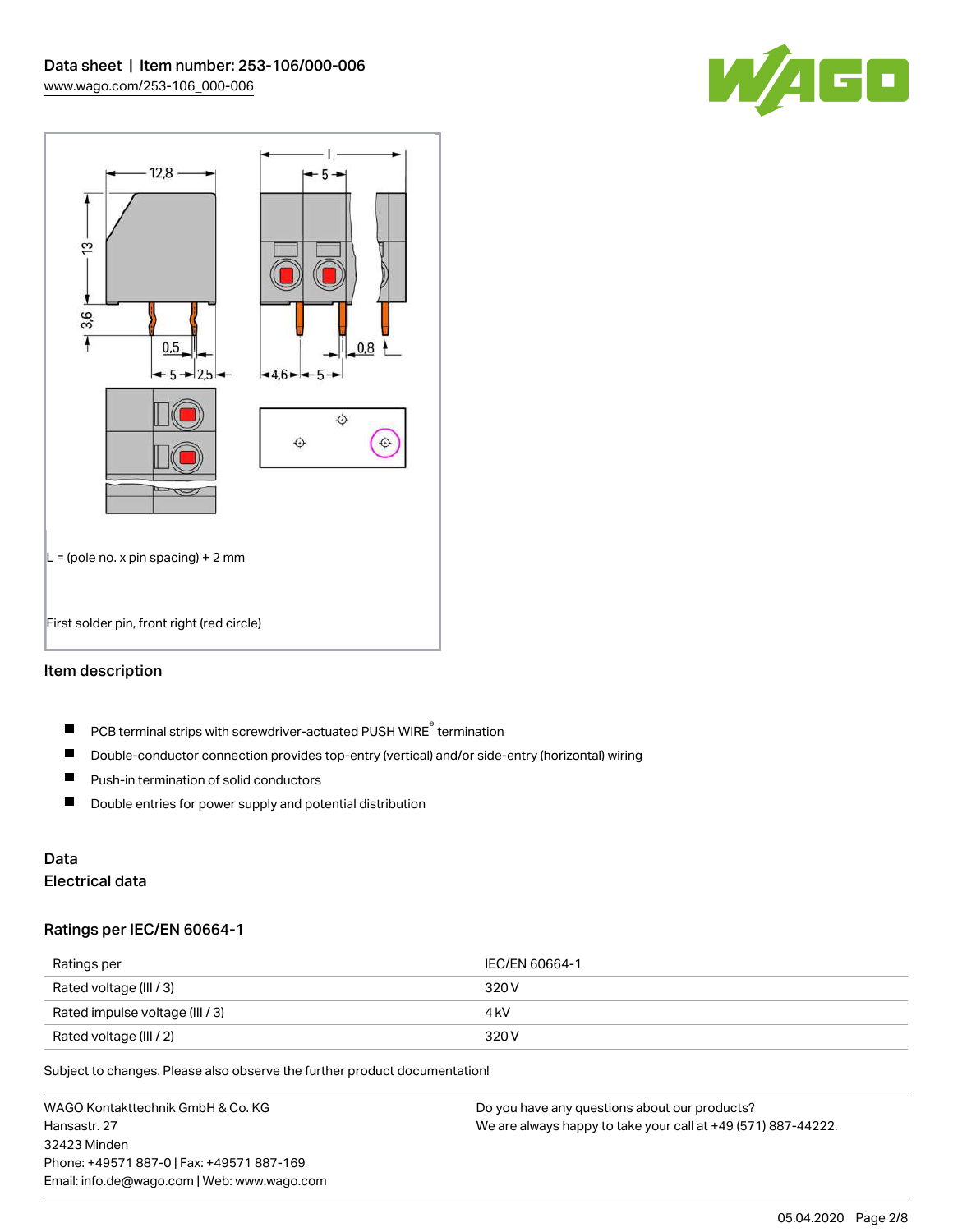[www.wago.com/253-106\\_000-006](http://www.wago.com/253-106_000-006)



| Rated impulse voltage (III / 2) | 4 kV                                                      |
|---------------------------------|-----------------------------------------------------------|
| Rated voltage (II / 2)          | 630 V                                                     |
| Rated impulse voltage (II / 2)  | 4 kV                                                      |
| Rated current                   | 17.5A                                                     |
| Legend (ratings)                | (III / 2) ≙ Overvoltage category III / Pollution degree 2 |

#### Approvals per UL 1059

| Rated voltage UL (Use Group B) | 300 V          |
|--------------------------------|----------------|
| Rated current UL (Use Group B) | 8 A            |
| Rated voltage UL (Use Group D) | 300 V          |
| Rated current UL (Use Group D) | 8 A            |
| Approvals per                  | <b>UL 1059</b> |

#### Approvals per CSA

| Rated voltage CSA (Use Group B) | 300 V |
|---------------------------------|-------|
| Rated current CSA (Use Group B) | 8 A   |
| Rated voltage CSA (Use Group D) | 300 V |
| Rated current CSA (Use Group D) | 8 A   |

## Connection data

| Connection type (1)                           | PUSH WIRE <sup>®</sup> connection                    |
|-----------------------------------------------|------------------------------------------------------|
| Connection technology                         | PUSH WIRE®                                           |
| Number of connection points (connection type) | 1                                                    |
| Actuation type                                | Operating tool                                       |
| Solid conductor                               | $0.51.5$ mm <sup>2</sup> / 20  16 AWG                |
| Strip length                                  | 8,5  9,5 mm / 0.33  0.37 inch                        |
| Note (strip length)                           | 7  8 mm / 0.28  0.31 inch (for wiring on both sides) |
| Conductor entry angle to the PCB              | $0^{\circ}$                                          |
| No. of poles                                  | 6                                                    |
| Connection type (2)                           | PUSH WIRE <sup>®</sup> connection                    |
| Connection technology 2                       | PUSH WIRE®                                           |
| Number of connection points                   | 1                                                    |
| Solid conductor (2)                           | $0.51.5$ mm <sup>2</sup> / 20  16 AWG                |
| Strip length (2)                              | 8.5  9.5 mm / 0.33  0.37 inch                        |
| Note (strip length) 2                         | 7  8 mm / 0.28  0.31 inch (for wiring on both sides) |
| Conductor entry angle to the PCB 2            | 90°                                                  |

Subject to changes. Please also observe the further product documentation!

WAGO Kontakttechnik GmbH & Co. KG Hansastr. 27 32423 Minden Phone: +49571 887-0 | Fax: +49571 887-169 Email: info.de@wago.com | Web: www.wago.com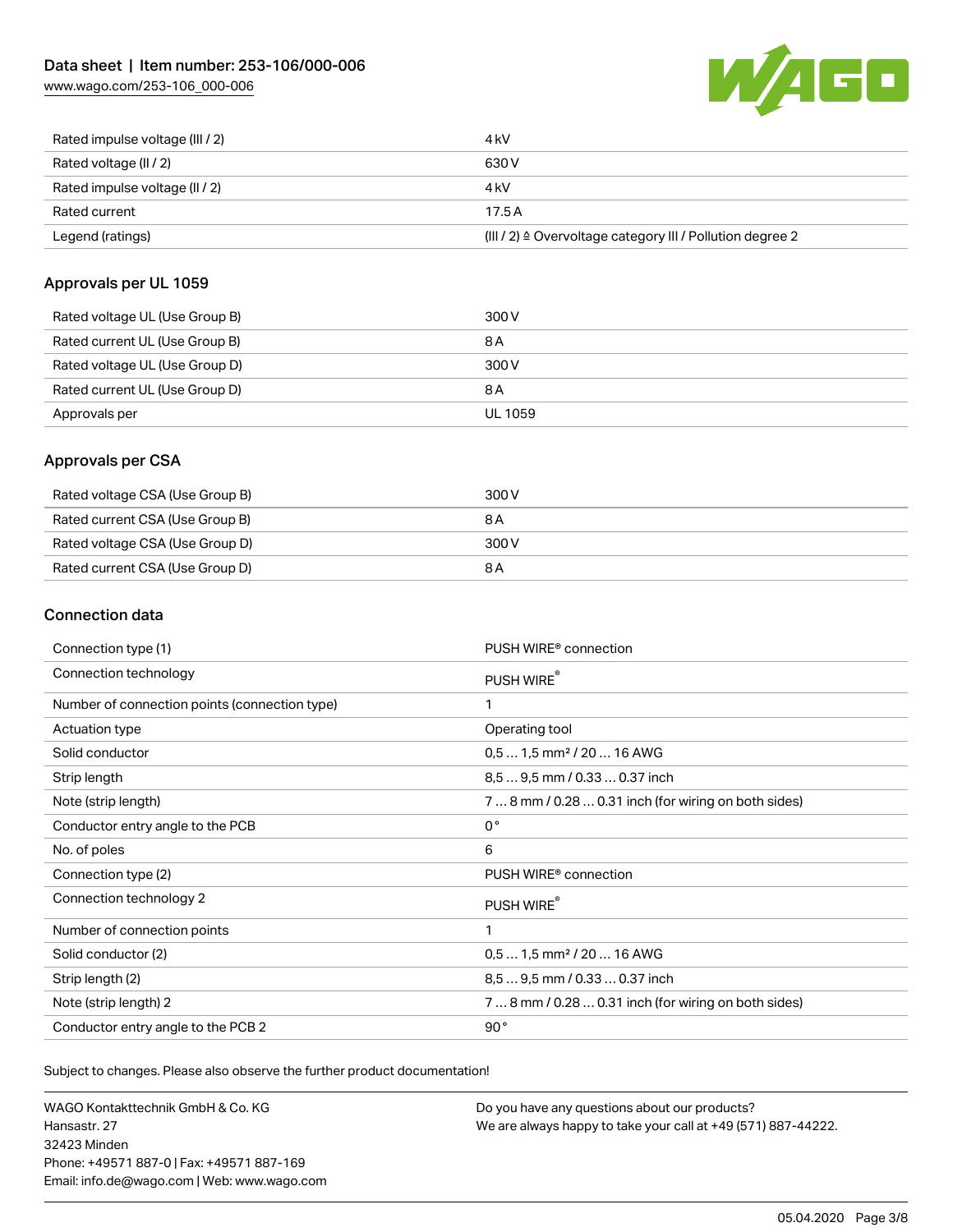[www.wago.com/253-106\\_000-006](http://www.wago.com/253-106_000-006)



| Total number of connection points |  |
|-----------------------------------|--|
| Total number of potentials        |  |
| Number of connection types        |  |
| Number of levels                  |  |

#### Geometrical Data

| Pin spacing                       | 5 mm / 0.197 inch          |
|-----------------------------------|----------------------------|
| Width                             | 32 mm / 1.26 inch          |
| Height                            | 16,6 mm / 0.654 inch       |
| Height from the surface           | 13 mm / 0.512 inch         |
| Depth                             | 12,8 mm / 0.504 inch       |
| Solder pin length                 | $3.6 \,\mathrm{mm}$        |
| Solder pin dimensions             | $0.5 \times 0.8$ mm        |
| Drilled hole diameter (tolerance) | $1.1$ <sup>(+0,1)</sup> mm |

## PCB contact

| PCB contact                         | THT                                        |
|-------------------------------------|--------------------------------------------|
| Solder pin arrangement              | over the entire terminal strip (staggered) |
| Number of solder pins per potential |                                            |

#### Material Data

| Color                       | blue                                  |
|-----------------------------|---------------------------------------|
| Material group              |                                       |
| Insulating material         | Polyamide 66 (PA 66)                  |
| Flammability class per UL94 | V <sub>0</sub>                        |
| Clamping spring material    | Chrome nickel spring steel (CrNi)     |
| Contact material            | Electrolytic copper $(E_{\text{Cl}})$ |
| Contact plating             | tin-plated                            |
| Weight                      | 5.4g                                  |

# Environmental Requirements

| I imit<br>emperature range<br>. | 105 °C<br>rr<br>--<br>∼ |
|---------------------------------|-------------------------|
|                                 |                         |

#### Commercial data

Product Group **4** (Printed Circuit)

Subject to changes. Please also observe the further product documentation!

WAGO Kontakttechnik GmbH & Co. KG Hansastr. 27 32423 Minden Phone: +49571 887-0 | Fax: +49571 887-169 Email: info.de@wago.com | Web: www.wago.com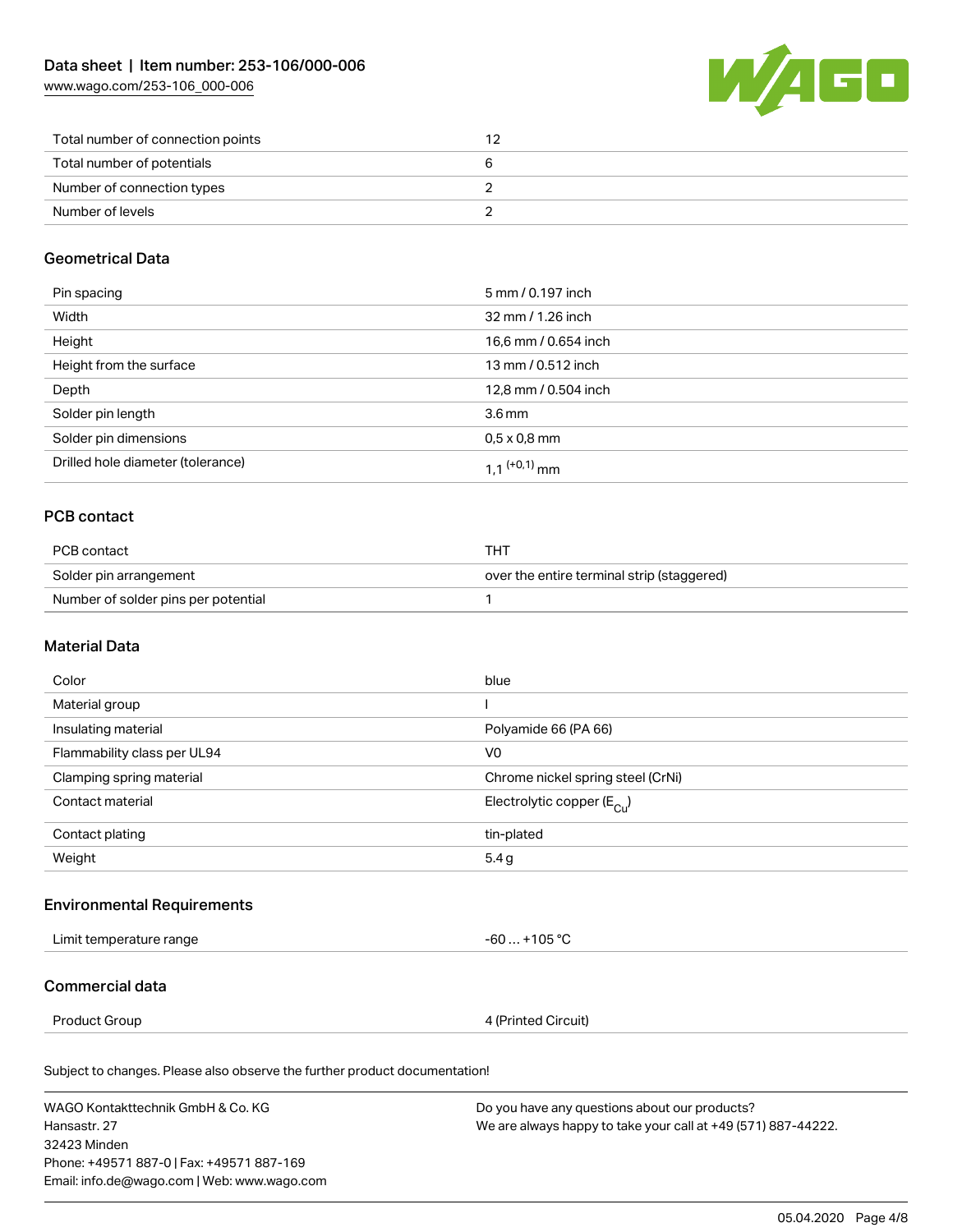

| Packaging type     | BOX           |
|--------------------|---------------|
| Country of origin  | CН            |
| <b>GTIN</b>        | 4044918689373 |
| Customs Tariff No. | 85369010000   |

#### Approvals / Certificates

#### UL-Approvals

| Logo                       | Approval                                | <b>Additional Approval Text</b> | Certificate<br>name |
|----------------------------|-----------------------------------------|---------------------------------|---------------------|
| $\mathbf{M}$ <sub>us</sub> | cURus<br>Underwriters Laboratories Inc. | <b>UL 1059</b>                  | E45172<br>sec. 6    |
| J                          | UL<br>UL International Germany GmbH     | <b>UL 1977</b>                  | E45171              |

# **Counterpart**

#### Compatible products

| Marking accessories |                                                                                                                                                                                      |                                  |  |  |
|---------------------|--------------------------------------------------------------------------------------------------------------------------------------------------------------------------------------|----------------------------------|--|--|
|                     | Item no.: 210-332/500-202<br>Marking strips; as a DIN A4 sheet; MARKED; 1-16 (160x); Height of marker strip: 3 mm; Strip length 182<br>mm; Horizontal marking; Self-adhesive; white  | www.wago.com/210-332<br>/500-202 |  |  |
|                     | Item no.: 210-332/500-204<br>Marking strips; as a DIN A4 sheet; MARKED; 17-32 (160x); Height of marker strip: 3 mm; Strip length<br>182 mm; Horizontal marking; Self-adhesive; white | www.wago.com/210-332<br>/500-204 |  |  |
|                     | Item no.: 210-332/500-205<br>Marking strips; as a DIN A4 sheet; MARKED; 1-32 (80x); Height of marker strip: 3 mm; Strip length 182<br>mm; Horizontal marking; Self-adhesive; white   | www.wago.com/210-332<br>/500-205 |  |  |
|                     | Item no.: 210-332/500-206<br>Marking strips; as a DIN A4 sheet; MARKED; 33-48 (160x); Height of marker strip: 3 mm; Strip length<br>182 mm; Horizontal marking; Self-adhesive; white | www.wago.com/210-332<br>/500-206 |  |  |
|                     | Item no.: 210-833<br>Marking strips; on reel; 6 mm wide; plain; Self-adhesive; white                                                                                                 | www.wago.com/210-833             |  |  |
| tools               |                                                                                                                                                                                      |                                  |  |  |

Subject to changes. Please also observe the further product documentation!

WAGO Kontakttechnik GmbH & Co. KG Hansastr. 27 32423 Minden Phone: +49571 887-0 | Fax: +49571 887-169 Email: info.de@wago.com | Web: www.wago.com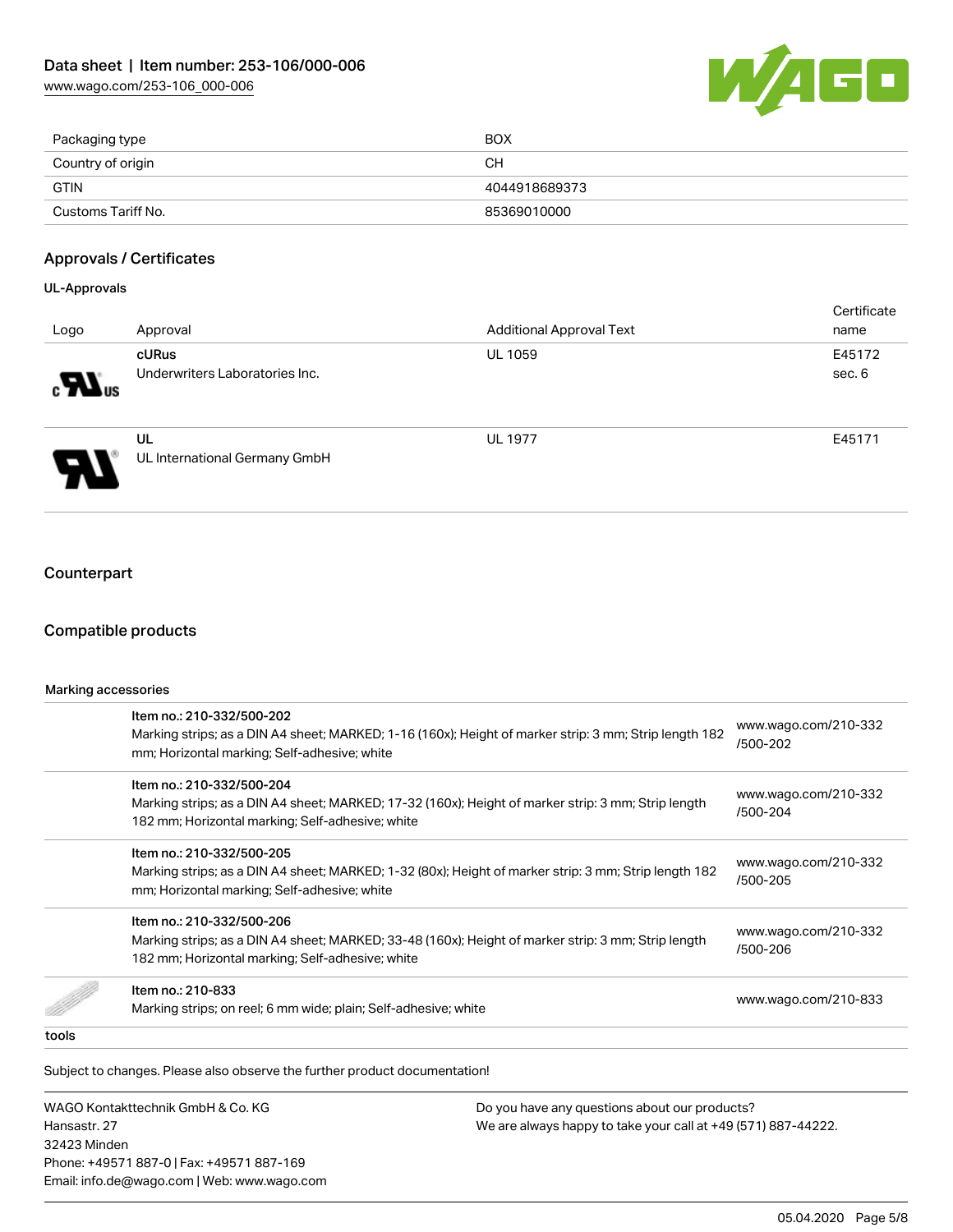32423 Minden

Phone: +49571 887-0 | Fax: +49571 887-169 Email: info.de@wago.com | Web: www.wago.com



|                                                   | Item no.: 210-647<br>Operating tool; Blade: 2.5 x 0.4 mm; with a partially insulated shaft                                                                             |                                                                                                                |               | www.wago.com/210-647 |  |
|---------------------------------------------------|------------------------------------------------------------------------------------------------------------------------------------------------------------------------|----------------------------------------------------------------------------------------------------------------|---------------|----------------------|--|
|                                                   | Item no.: 210-648<br>Operating tool; Blade: 2.5 x 0.4 mm; with a partially insulated shaft; angled; short                                                              |                                                                                                                |               | www.wago.com/210-648 |  |
|                                                   | Item no.: 210-719<br>Operating tool; Blade: 2.5 x 0.4 mm; with a partially insulated shaft                                                                             |                                                                                                                |               | www.wago.com/210-719 |  |
| <b>Downloads</b>                                  | Documentation                                                                                                                                                          |                                                                                                                |               |                      |  |
|                                                   | <b>Additional Information</b>                                                                                                                                          |                                                                                                                |               |                      |  |
| Technical explanations                            |                                                                                                                                                                        | Apr 3, 2019                                                                                                    | pdf<br>3.6 MB | Download             |  |
| CAD/CAE-Data                                      |                                                                                                                                                                        |                                                                                                                |               |                      |  |
| CAD data                                          |                                                                                                                                                                        |                                                                                                                |               |                      |  |
| 2D/3D Models 253-106/000-006                      |                                                                                                                                                                        |                                                                                                                | URL           | Download             |  |
| <b>CAE</b> data                                   |                                                                                                                                                                        |                                                                                                                |               |                      |  |
| EPLAN Data Portal 253-106/000-006                 |                                                                                                                                                                        |                                                                                                                | URL           | Download             |  |
| <b>PCB Design</b>                                 |                                                                                                                                                                        |                                                                                                                |               |                      |  |
| Symbol and Footprint 253-106/000-006              |                                                                                                                                                                        |                                                                                                                | URL           | Download             |  |
|                                                   | CAx data for your PCB design, consisting of "schematic symbols and PCB footprints",<br>allow easy integration of the WAGO component into your development environment. |                                                                                                                |               |                      |  |
|                                                   | Supported formats:                                                                                                                                                     |                                                                                                                |               |                      |  |
| ш                                                 | Accel EDA 14 & 15                                                                                                                                                      |                                                                                                                |               |                      |  |
| H                                                 | Altium 6 to current version                                                                                                                                            |                                                                                                                |               |                      |  |
|                                                   | Cadence Allegro                                                                                                                                                        |                                                                                                                |               |                      |  |
| ш                                                 | DesignSpark                                                                                                                                                            |                                                                                                                |               |                      |  |
|                                                   | Eagle Libraries                                                                                                                                                        |                                                                                                                |               |                      |  |
|                                                   | KiCad                                                                                                                                                                  |                                                                                                                |               |                      |  |
| ш                                                 | Mentor Graphics BoardStation                                                                                                                                           |                                                                                                                |               |                      |  |
| ш                                                 | Mentor Graphics Design Architect                                                                                                                                       |                                                                                                                |               |                      |  |
|                                                   | Mentor Graphics Design Expedition 99 and 2000                                                                                                                          |                                                                                                                |               |                      |  |
|                                                   | OrCAD 9.X PCB and Capture                                                                                                                                              |                                                                                                                |               |                      |  |
|                                                   | Subject to changes. Please also observe the further product documentation!                                                                                             |                                                                                                                |               |                      |  |
| WAGO Kontakttechnik GmbH & Co. KG<br>Hansastr. 27 |                                                                                                                                                                        | Do you have any questions about our products?<br>We are always happy to take your call at +49 (571) 887-44222. |               |                      |  |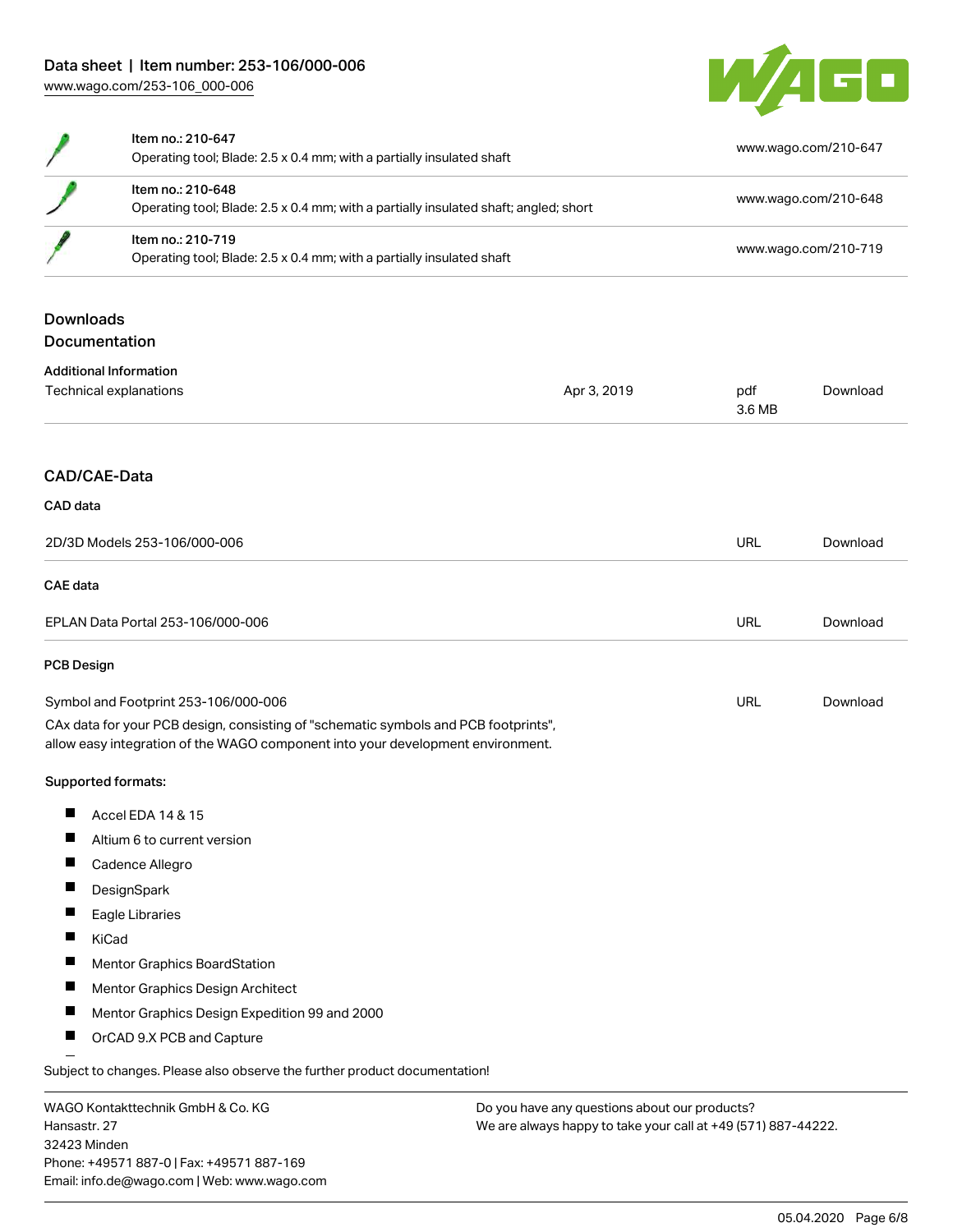

- $\blacksquare$ PADS PowerPCB 3, 3.5, 4.X, and 5.X
- $\blacksquare$ PADS PowerPCB and PowerLogic 3.0
- $\blacksquare$ PCAD 2000, 2001, 2002, 2004, and 2006
- $\blacksquare$ Pulsonix 8.5 or newer
- $\blacksquare$ STL
- $\blacksquare$ 3D STEP
- $\blacksquare$ TARGET 3001!
- П View Logic ViewDraw
- $\blacksquare$ Quadcept
- $\blacksquare$ Zuken CadStar 3 and 4
- $\blacksquare$ Zuken CR-5000 and CR-8000

PCB Component Libraries (EDA), PCB CAD Library Ultra Librarian

#### Installation Notes

### Conductor termination



Inserting a conductor via push-in termination.

Conductor removal

Subject to changes. Please also observe the further product documentation!

WAGO Kontakttechnik GmbH & Co. KG Hansastr. 27 32423 Minden Phone: +49571 887-0 | Fax: +49571 887-169 Email: info.de@wago.com | Web: www.wago.com